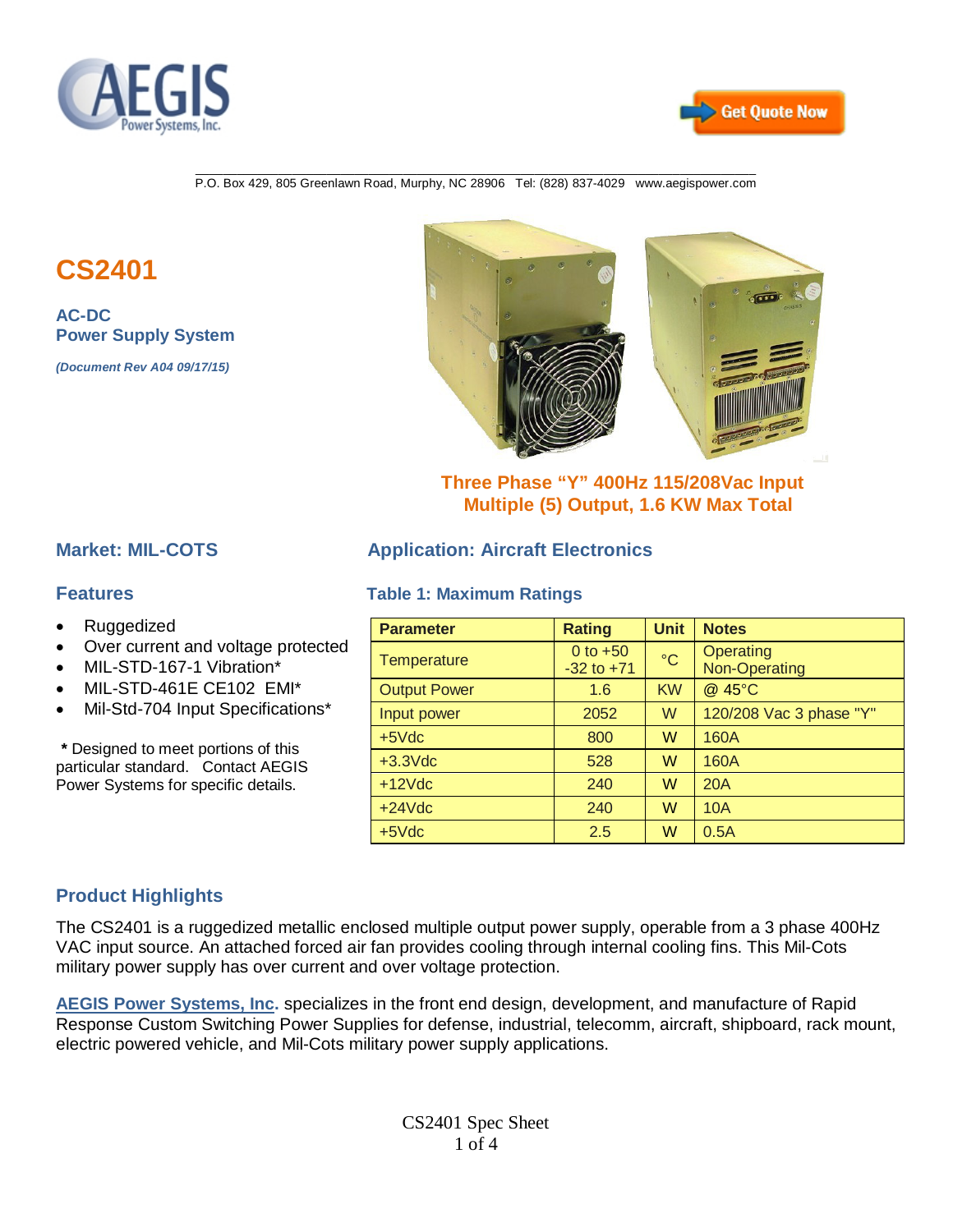| <b>SPECIFICATIONS</b>           | (Typical at 25°C, nominal line and 100% load, unless otherwise specified.)                                                                                                                                                                                                                            |
|---------------------------------|-------------------------------------------------------------------------------------------------------------------------------------------------------------------------------------------------------------------------------------------------------------------------------------------------------|
| AC input voltage:               | 3 Phase "Y" 115/208Vac, 400Hz (Designed to meet MIL-STD-704).                                                                                                                                                                                                                                         |
| <b>AC input line current:</b>   | 10A Max @ 115Vac.                                                                                                                                                                                                                                                                                     |
| Input power:                    | 2052W Max.                                                                                                                                                                                                                                                                                            |
| <b>Output power:</b>            | 1600W Max.                                                                                                                                                                                                                                                                                            |
| <b>Holdup Time:</b>             | Contact Aegis.                                                                                                                                                                                                                                                                                        |
| <b>Output voltages:</b>         | See Table 2. (+5Vdc, +3.3Vdc, +12Vdc, +24Vdc, and +5Vdc)                                                                                                                                                                                                                                              |
| <b>Over Voltage Protection:</b> | Typically 125% of nominal output voltage (outputs 1 &2)<br>Typically 117% of nominal output voltage (outputs 3 &4)                                                                                                                                                                                    |
| <b>Efficiency:</b>              | 78% Minimum                                                                                                                                                                                                                                                                                           |
| <b>Inrush Current:</b>          | 25A Maximum                                                                                                                                                                                                                                                                                           |
| <b>Output ripple:</b>           | See Table 2.                                                                                                                                                                                                                                                                                          |
| <b>Current Limit:</b>           | Typically 115% of nominal output current.                                                                                                                                                                                                                                                             |
| <b>Voltage set point:</b>       | $\pm 0.5 \%$ .                                                                                                                                                                                                                                                                                        |
| Line/ Line regulation:          | $\pm$ 1 %. (Outputs 1-4) +/- 2% (Output 5).                                                                                                                                                                                                                                                           |
| Temperature regulation:         | $\pm 0.01 \%$ / °C.                                                                                                                                                                                                                                                                                   |
| Temperature:                    | -0°C to +50°C Operating. -32°C to +71°C Non-Operating.                                                                                                                                                                                                                                                |
| <b>Cooling:</b>                 | Forced Fan Cooling.                                                                                                                                                                                                                                                                                   |
| Package:                        | Rugged metallic enclosed Case.                                                                                                                                                                                                                                                                        |
| <b>Dimensions:</b>              | 5" H x 8.5" W x 12" L.                                                                                                                                                                                                                                                                                |
| Weight:                         | 22 lbs Max.                                                                                                                                                                                                                                                                                           |
| <b>Connector:</b>               | Input: DAMM3W3P; Output: DBMMG24H7SJ (2); DBMMG5H5SJ (2).                                                                                                                                                                                                                                             |
| Signals:                        | DC OK and AC OK status: open collector output: Low = Ok, High = Failure.<br>Over Temperature status: open collector output: Low = Ok, High = Failure.<br>Remote inhibit: signal inhibits the output when connected to inhibit return.<br>Remote sensing with 0.25V compensation (output 1 through 4). |
| <b>Vibration:</b>               | Designed to meet portions of Mil-Std-167-1.                                                                                                                                                                                                                                                           |
| Shock:                          | 24Gs, 11ms half sine, on three axis.                                                                                                                                                                                                                                                                  |
| <b>Humidity:</b>                | 0-95% non-condensing.                                                                                                                                                                                                                                                                                 |
| EMI:                            | MIL-STD-461E (CE102).                                                                                                                                                                                                                                                                                 |
|                                 |                                                                                                                                                                                                                                                                                                       |

Specifications subject to change without notice.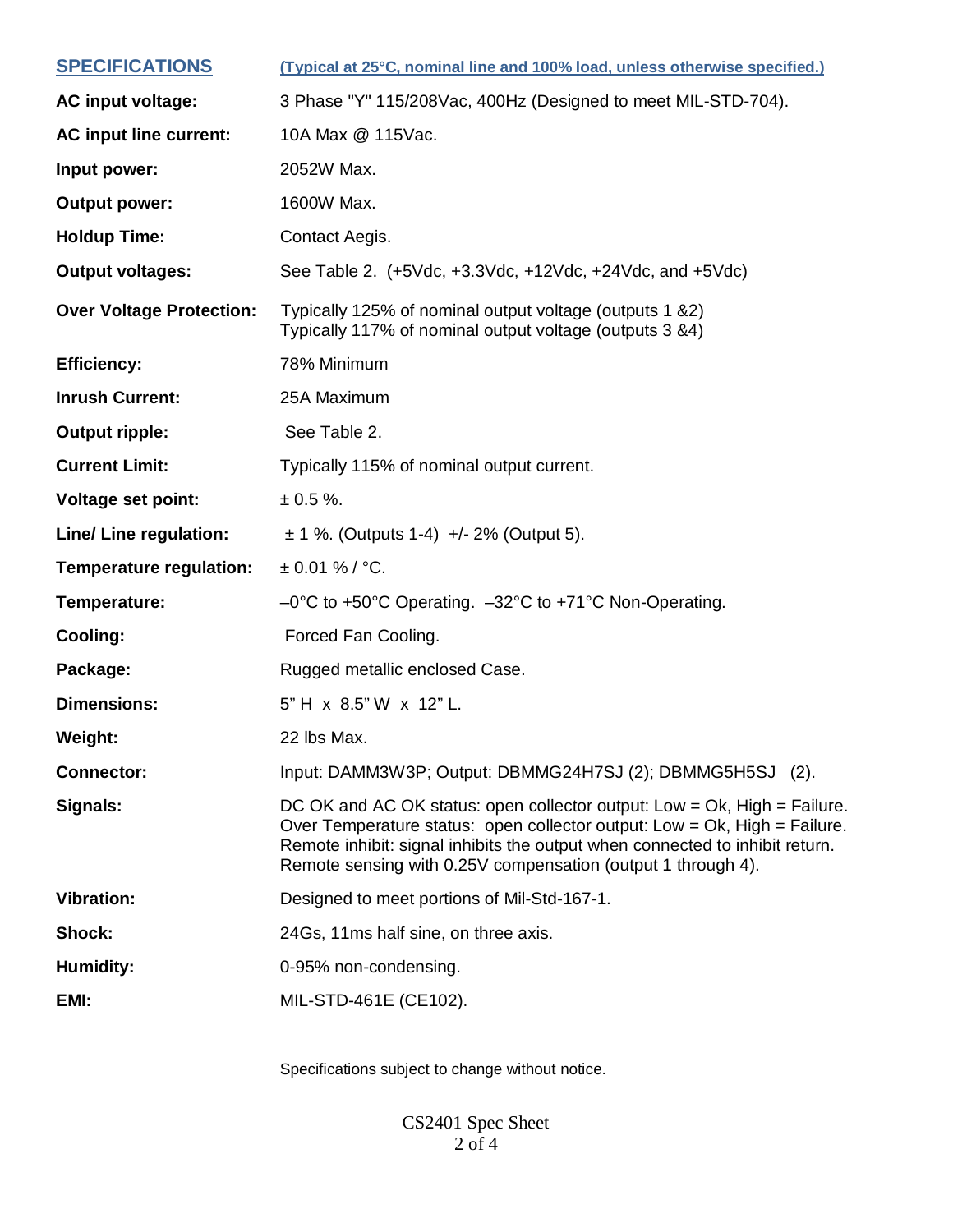# **Table 2: Voltage Outputs**

| Output         | Vdc out            | <b>Watts out</b> | Amps out | Ripple (20MHz BW) |
|----------------|--------------------|------------------|----------|-------------------|
| V <sub>1</sub> | $+5$ $\sqrt{dc}$   | 800W             | 160A     | 50mVp-p           |
| V <sub>2</sub> | $+3.3$ $\sqrt{dc}$ | 528W             | 160A     | 50mVp-p           |
| V3             | $+12$ $Vdc$        | 240W             | 20A      | 120mVp-p          |
| V4             | $+24Vdc$           | 240W             | 10A      | 240mVp-p          |
| V5             | $+5$ $\sqrt{dc}$   | 2.5W             | 0.5A     | 50mVp-p           |

# **Connector Pin Outs**

| J1 Pins        | <b>Signal</b>        | J3 Pins                  | <b>Signal</b>  | <b>J2 Pins</b> | <b>Signal</b> |
|----------------|----------------------|--------------------------|----------------|----------------|---------------|
| A <sub>1</sub> | +3.3V RTN            | A <sub>1</sub>           | +5V RTN        | A <sub>1</sub> | +3.3V RTN     |
| A2             | $+3.3$ $Vdc$         | A2                       | $+5Vdc$        | A2             | +3.3V RTN     |
| A3             | $+3.3$ $Vdc$         | A3                       | $+5Vdc$        | A <sub>3</sub> | +3.3V RTN     |
| A4             | $+3.3$ $Vdc$         | A4                       | $+5$ $Vdc$     | A4             | +3.3V RTN     |
| A <sub>5</sub> | $+3.3$ $Vdc$         | A <sub>5</sub>           | $+5$ $Vdc$     | A <sub>5</sub> | +3.3V RTN     |
| A <sub>6</sub> | $+3.3$ $Vdc$         | A <sub>6</sub>           | $+5$ $Vdc$     |                |               |
| A7             | $+3.3$ $Vdc$         | A7                       | $+5Vdc$        |                |               |
| $\mathbf{1}$   | Inhibit              | $\mathbf{1}$             | 5V Standby     |                |               |
| $\overline{2}$ | Inhibit RTN          | $\overline{2}$           | 5V Standby     | <b>J4 Pins</b> | <b>Signal</b> |
| 3              | Over Temp            | 3                        | 5V Standby RTN | A <sub>1</sub> | +5V RTN       |
| $\overline{4}$ | AC OK                | $\overline{\mathcal{A}}$ | 5V Standby RTN | A2             | +5V RTN       |
| 5              | $+12Vdc$             | 5                        | $+24Vdc$       | A <sub>3</sub> | +5V RTN       |
| $\,6$          | $+12Vdc$             | $\,6$                    | $+24Vdc$       | A4             | +5V RTN       |
| $\overline{7}$ | $+12Vdc$             | $\overline{7}$           | $+24Vdc$       | A <sub>5</sub> | +5V RTN       |
| 8              | $+12Vdc$             | 8                        | $+24Vdc$       |                |               |
| 9              | +12Vdc RTN           | $\boldsymbol{9}$         | +24Vdc RTN     |                |               |
| 10             | +12Vdc RTN           | 10                       | +24Vdc RTN     |                |               |
| 11             | +12Vdc RTN           | 11                       | +24Vdc RTN     | <b>J5 Pins</b> | <b>Signal</b> |
| 12             | +12Vdc RTN           | 12                       | +24Vdc RTN     | A <sub>1</sub> | <b>TBD</b>    |
| 13             | <b>NO Connection</b> | 13                       | Global DC OK   | A2             | <b>TBD</b>    |
| 14             | 3.3V Sense +         | 14                       | 5V Sense +     | A <sub>3</sub> | <b>TBD</b>    |
| 15             | 3.3V Sense -         | 15                       | 5V Sense -     |                |               |
| 16             | 12V Sense +          | 16                       | 24V Sense +    |                |               |
| 17             | 12V Sense -          | 17                       | 24V Sense -    |                |               |